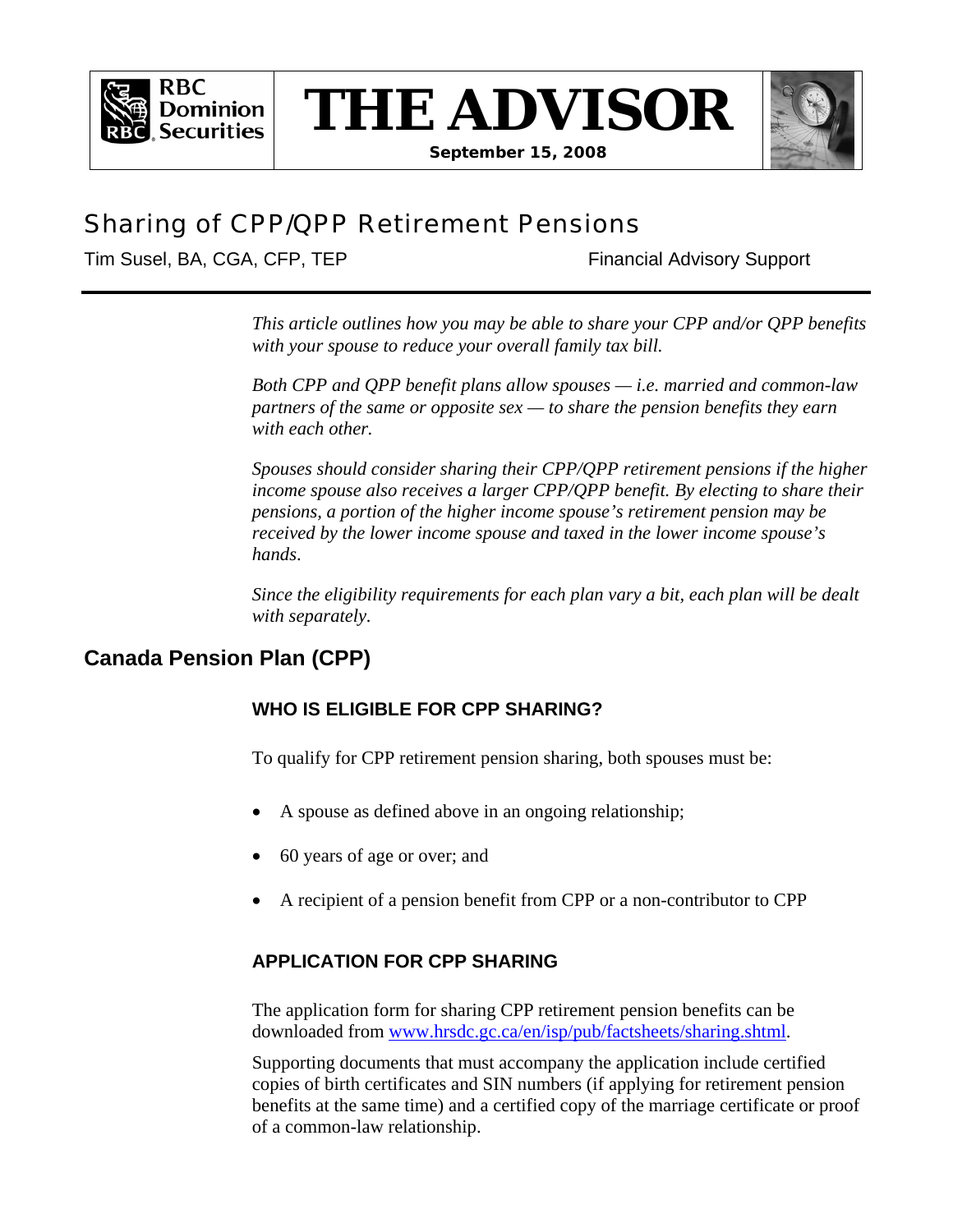### **THE EFFECT OF SHARING CPP**

The pension sharing process combines both spouses' pension entitlements that have accumulated during the time the spouses have lived together, and reallocates 50% of the combined entitlements to each spouse.

#### *Example*

Alice and Brad have been living together since 1988, and they currently receive monthly CPP retirement pensions of \$500 and \$200 respectively. Alice and Brad accumulated \$100 and \$0 of entitlements respectively prior to living together, and \$400 and \$200 of entitlements respectively while living together. By sharing their retirement pensions, Alice will receive a CPP pension of \$400 (\$100 + 50% of  $[$400 + $200]$ ) per month. Brad will receive \$300 (\$0 + 50% of  $[$400 + $200]$ ) per month.

#### **TERMINATION OF CPP SHARING**

The sharing of retirement pension payments ends at the earliest of:

- The month in which either spouse dies;
- The 12th month after a separation;
- The month of divorce:
- The month that the non-contributing spouse becomes a contributor; or
- The month following the approval of a written request by both spouses to terminate the assignment.

# **Quebec Pension Plan (QPP)**

#### **WHO IS ELIGIBLE FOR QPP SHARING?**

Only spouses can apply for QPP sharing. If you are married, you must not be separated from the contributor. If you are living common law, you must have been in a de facto union for at least three years. The three-year period is reduced to one if you had a child together, adopted a child, or if one of you adopted the other spouse's child.

In addition, at the time of application, both of you must be at least 60 years of age, and each of you must either: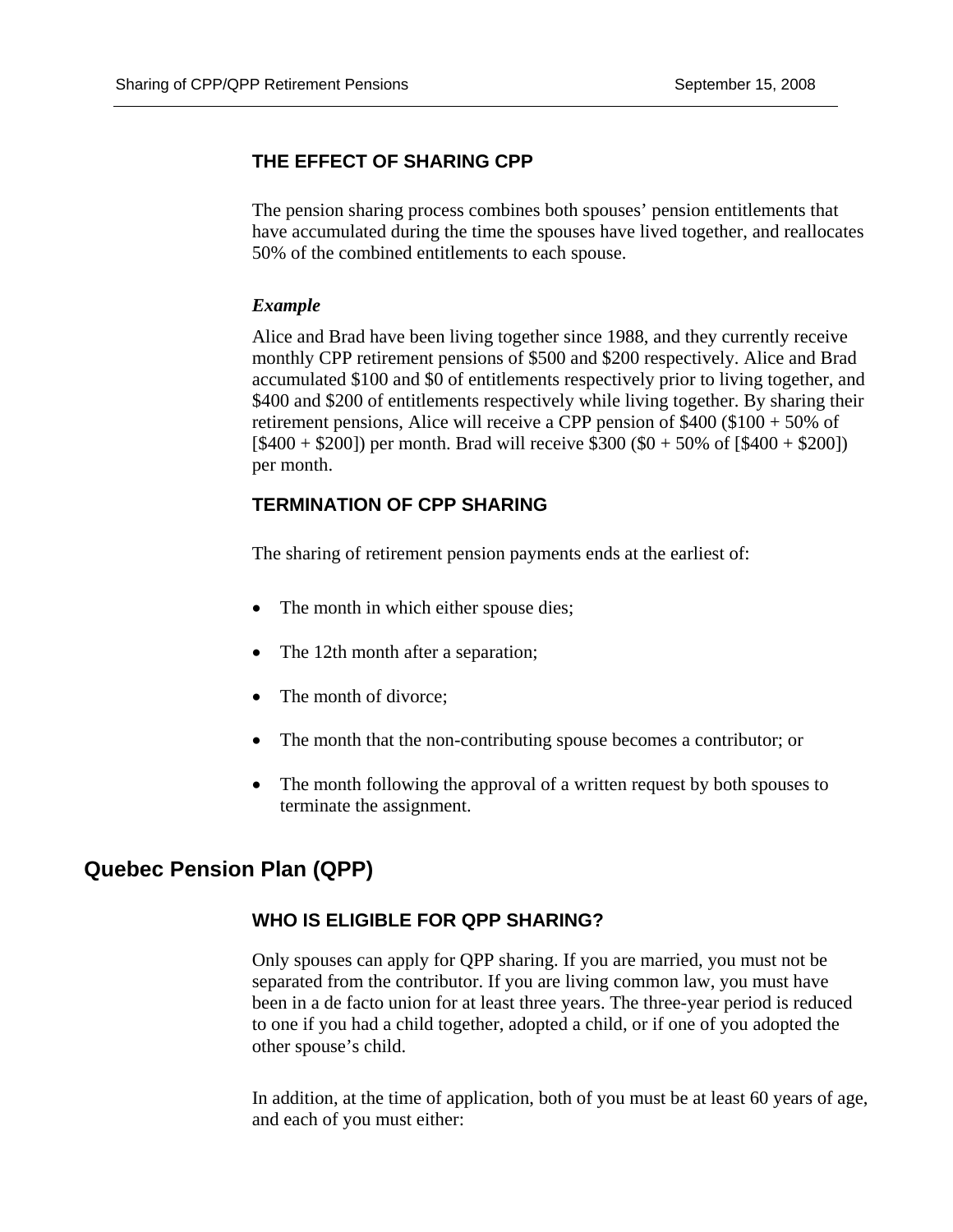- Be receiving a pension benefit from QPP; or
- Have never contributed to OPP.

#### **APPLICATION FOR SHARING QPP**

The application form for sharing QPP retirement benefits may be downloaded from the Régie des Rentes du Québec at www.rrq.gouv.qc.ca/en/services/formulaires/regime\_rentes/retraite/RRQ-060.htm.

### **THE EFFECT OF SHARING QPP**

The pension sharing process essentially transfers a portion of your pension entitlement to your spouse and a portion of theirs to you. The pension sharing process combines both spouses' pension entitlements accumulated during the time the spouses cohabited, and reallocates 50% of the combined entitlements to each spouse.

For an example of how this works numerically, please refer to the example in the CPP-sharing section.

#### **TERMINATION OF QPP SHARING**

The sharing of retirement pension payments will end at the earliest of:

- The month in which either spouse dies;
- The date a copy of the divorce judgment or separation agreement is submitted;
- The date an application for the cessation of pension sharing is signed by both married spouses or by either of the de facto spouses;
- The 12th month after a separation of a de facto couple; or
- The date the non-contributing spouse to either CPP or QPP becomes a contributor to either plan.

### **When not to Share CPP/QPP Pensions**

Assignment of CPP/QPP retirement pensions should be avoided where pension entitlement accumulated by the lower income spouse exceeds that of the higher income spouse during the time they live together.